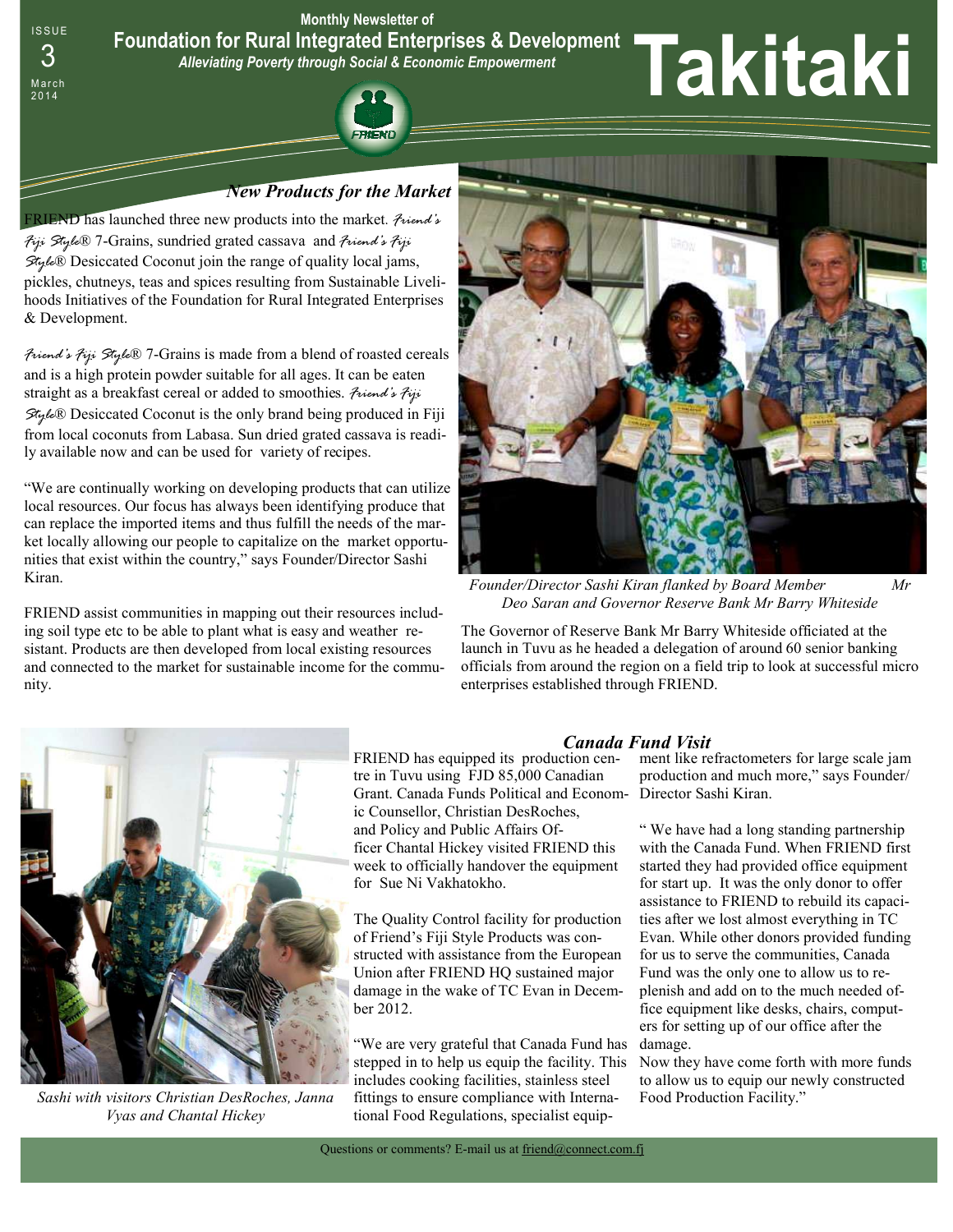### *STAR Training*

FRIEND engaged trainers from US based Eastern Mennonite University Center for Justice and Peacebuilding for a five day worshop in Nadi this month

The five-day training is the foundation to STAR and introduced the theory, processes and tools for addressing trauma, breaking cycles of violence and building resilience.

Strategies for Trauma Awareness and Resilience (STAR) is a research-supported trauma

awareness and resilience training program.

FRIEND Founder Director Sashi Kiran says the training is for individuals and organizations whose work brings them in contact with people dealing with current or historic trauma and this includes development workers, who need to be trauma-informed in order to do trauma-sensitive programming.

Selected FRIEND staff from Lautoka and Labasa offices and some community representatives had a



chance to participate in STAR training conducted by Vernon Facilitator. "We hope to bring them back for *STAR Participants Group Photo* 

Jantzi as the Lead Facilitator and

Donna Minter as the co-

*Permaculture @ FRIEND* 



*Lautoka Permaculture workshop participants* 



*Mela Salacakau does soil tests on garden soil samples* 

Australian Permaculturist arrived at FRIEND this month to work with local communities and introduce them to a Permaculture way of living and growing food that sustainable and efficient.

"I was invited by the Director and this seemed a wonderful opportunity to share a system, developed by Bill Mollison and David Holmgren in Australia, with people of Fiji Islands to help them improve the efficiency and yield as well as other aspects including water harvesting and reuse, swales, recycling, integration and use of animals in the system, soil, etc. Permaculture puts a structure around the system that is often already in place in order to minimize work and increase productivity," says Elizabeth Crichton who volunteered her time in Fiji to provide the training.

A 3 day introductory workshop was held with 30 participants from 9 communities.

"Those attending appeared to be excited about the concepts and indicated they would be interested to try them out. Much of the workshop focused on practical application with the making of a no-dig garden, soil sampling and testing, the use of an A-frame to check contours, site and sector analysis on the land around the FRIEND offices, to name a few," says Elizabeth. Ms Crichton commended the support of FRIEND staff .

"Opeti, in particular took the concepts on board and was able to interpret and

explain in the local language. The next step took Opeti and I out to each of the villages and farms represented, to see what design ideas the folk were thinking of and to help with further ideas and initiatives. We then left them to put their design on paper and to commence implementation, with a further follow up visit planned."

The Permaculture Team at FRIEND was also able to put together a permaculture design for the FRIEND land area with plans for its implementation.



the next level of training soon,"

says Sashi.

Questions or comments? E-mail us at friend@connect.com.fj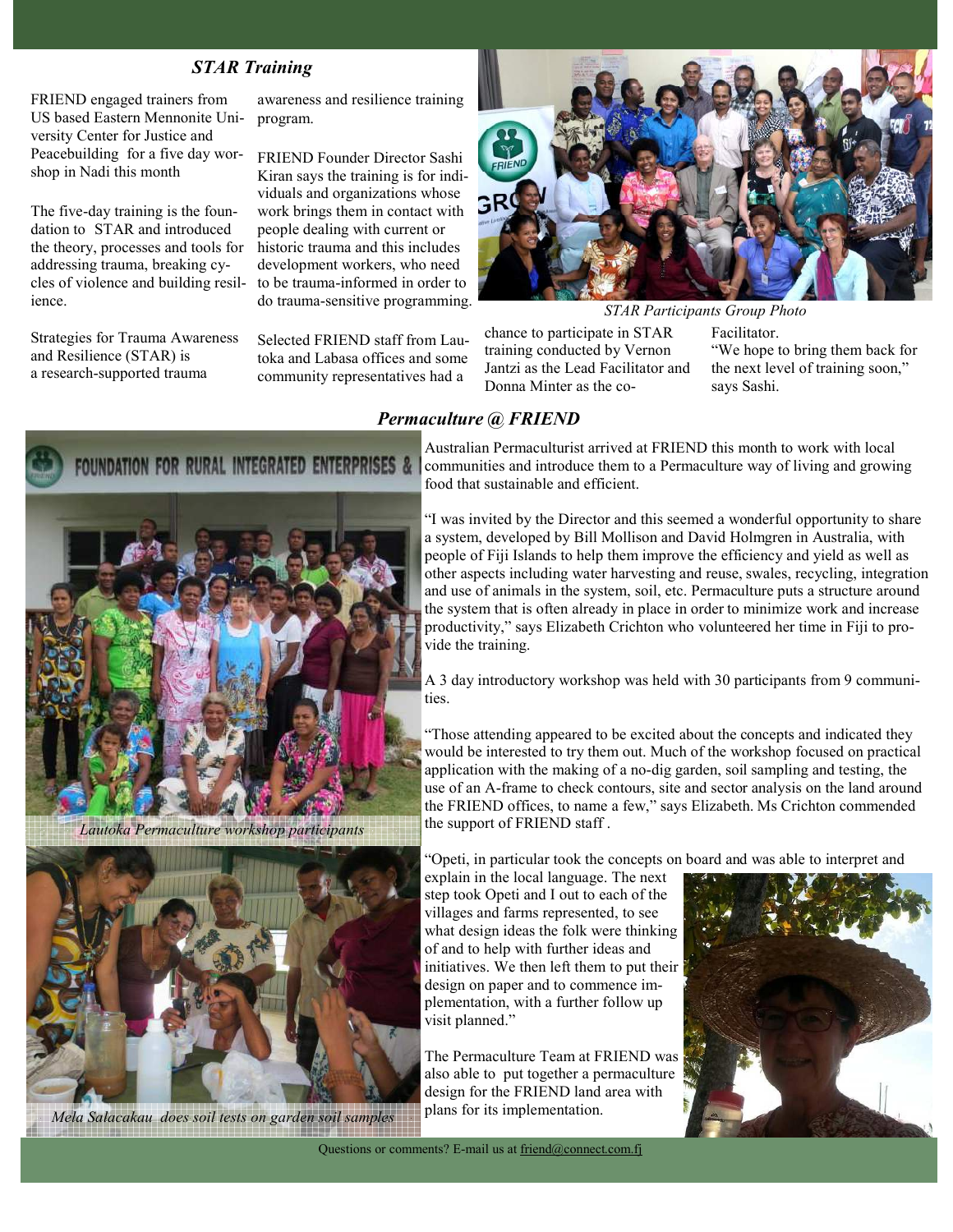

# *EU Team's M & E Visit*

A six member EU Team led by Mr Xavier Canton-Lammouse of EU Delegation of the Pacific in Suva visited a number of GROW projects in Ba and Lautoka Area this month.

Talking to the youths at a YEN workshop in progress, Mr Canton Lammouse congratulated the youths on being granted the opportunity to be part of the YEN Programme and wished them the best of luck for the future endeavors

The team visited the ladies at the new Food Production Center before heading off into the communities to visit an irrigation project and a poultry set up.

The EU Funded GROW Project is scheduled to round up at the end of this year.

"However this does not mean that the work started with farmers and communities would end. Be it cash crop farms and orchards, poultry, food processing, apiary or YEN, all projects are designed to ensure sustainability of activities into the future. We are very grateful to the EU for providing funding to expand on our dream of creating sustainable livelihoods opportunities for the marginalised in the community," says Founder/Director Sashi Kiran.





## *Recipe Corner—Cassava Pancakes*

Ingredients: 1 pkt Friend's Fiji Style Cassava Flour 2 medium sized eggs Sugar Water/Milk



Mix all ingredients together in a thick batter consistency .

(You can open up 2 teabags of Friend's Fiji Style ® Cinnamon Tea and add it to the batter for a festive taste).

Spread and cook pancakes over hot girdle/frypan.







## *Product of the Month—Cassava*

Cassava is a long time staple of choice in Fiji families.

While it is enjoyed freshly boiled, it also makes for delicious bakes and desserts.

When it comes to grating cassava, the chore can be a little bit of drag, so for the ease of the cooks, *Friend's Fiji Style®* has introduced Fiji Cassava in grated and flour packs.

While the gluten free Cassava Flour can be utilized for all the delights that need finer cassava like rotis, pancakes and lotes, the grated Cassava is perfect for more textured dishes like porridge, vakalolo and cakes.

*Friend's Fiji Style®* Cassava Products use "Kuli Piqi*"* cassava variety fresh from farms.